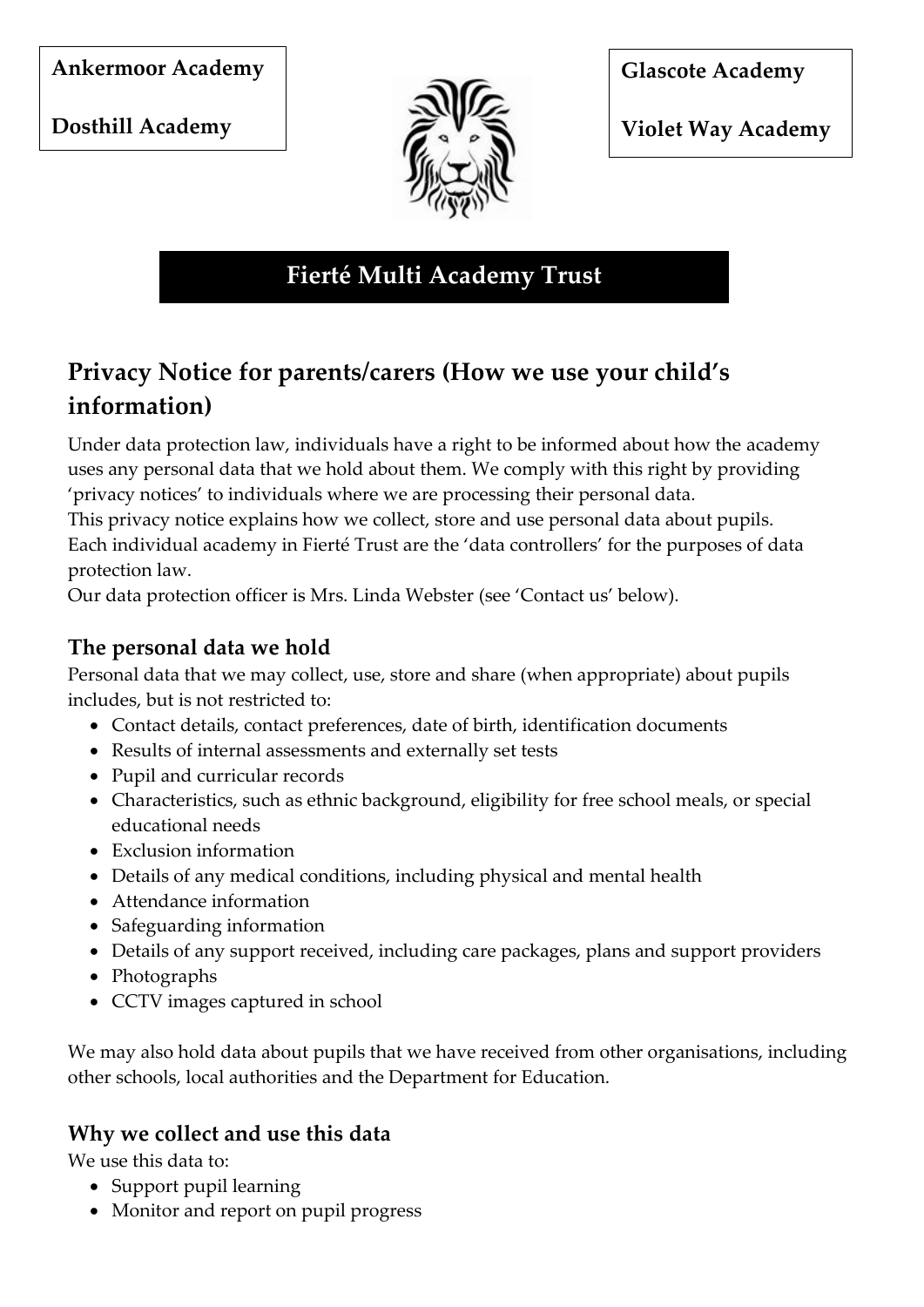- Provide appropriate pastoral care
- Protect pupil welfare
- Assess the quality of our services
- Administer admissions waiting lists
- Carry out research
- Comply with the law regarding data sharing

#### **Our legal basis for using this data**

We only collect and use pupils' personal data when the law allows us to. Most commonly, we process it where:

- We need to comply with a legal obligation
- We need it to perform an official task in the public interest

Less commonly, we may also process pupils' personal data in situations where:

- We have obtained consent to use it in a certain way
- We need to protect the individual's vital interests (or someone else's interests)

Where we have obtained consent to use pupils' personal data, this consent can be withdrawn at any time. We will make this clear when we ask for consent, and explain how consent can be withdrawn.

Some of the reasons listed above for collecting and using pupils' personal data overlap, and there may be several grounds which justify our use of this data.

#### **Collecting this information**

While the majority of information we collect about pupils is mandatory, there is some information that can be provided voluntarily.

Whenever we seek to collect information from you or your child, we make it clear whether providing it is mandatory or optional. If it is mandatory, we will explain the possible consequences of not complying.

#### **How we store this data**

We keep personal information about pupils while they are attending our school. We may also keep it beyond their attendance at our school if this is necessary in order to comply with our legal obligations. Our record retention schedule/records management policy sets out how long we keep information about pupils. *You can access a copy of this policy via the Fierté MAT website.*

#### **Data sharing**

We do not share information about pupils with any third party without consent unless the law and our policies allow us to do so.

Where it is legally required, or necessary (and it complies with data protection law) we may share personal information about pupils with:

- Our local authority to meet our legal obligations to share certain information with it, such as safeguarding concerns and exclusions
- The Department for Education
- The pupil's family and representatives
- Educators and examining bodies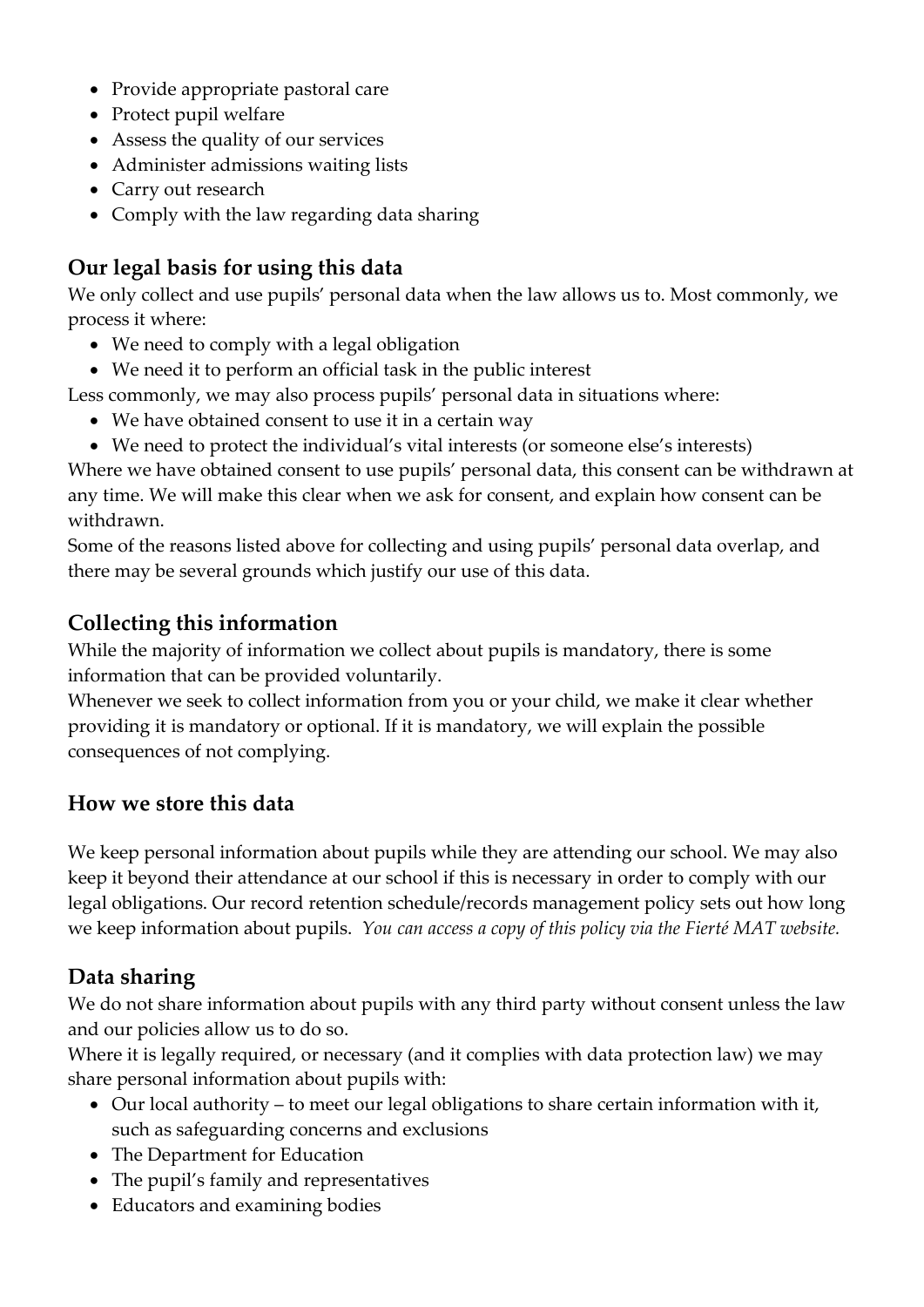- Our regulator e.g. Ofsted
- Suppliers and service providers to enable them to provide the service we have contracted them for
- Financial organisations
- Central and local government
- Our auditors
- Survey and research organisations
- Health authorities
- Security organisations
- Health and social welfare organisations
- Professional advisers and consultants
- Charities and voluntary organisations
- Police forces, courts, tribunals
- Professional bodies

#### **National Pupil Database**

We are required to provide information about pupils to the Department for Education as part of statutory data collections such as the school census. Some of this information is then stored in the [National Pupil Database](https://www.gov.uk/government/publications/national-pupil-database-user-guide-and-supporting-information) (NPD), which is owned and managed by the Department and provides evidence on school performance to inform research.

The database is held electronically so it can easily be turned into statistics. The information is securely collected from a range of sources including schools, local authorities and exam boards. The Department for Education may share information from the NPD with other organisations which promote children's education or wellbeing in England. Such organisations must agree to strict terms and conditions about how they will use the data.

For more information about the department's data sharing process, please visit : <https://www.gov.uk/education/data-collection-and-censuses-for-schools>

### **Transferring data internationally**

Where we transfer personal data to a country or territory outside the European Economic Area, we will do so in accordance with data protection law.

### **Parents and pupils' rights regarding personal data**

Individuals have a right to make a **'subject access request'** to gain access to personal information that the academy holds about them.

Parents/carers can make a request with respect to their child's data where the child is not considered mature enough to understand their rights over their own data (usually under the age of 12). If you make a subject access request, and if we do hold information about you or your child, we will:

- Give you a description of it
- Tell you why we are holding and processing it, and how long we will keep it for
- Explain where we got it from, if not from you or your child
- Tell you who it has been, or will be, shared with
- Let you know whether any automated decision-making is being applied to the data, and any consequences of this